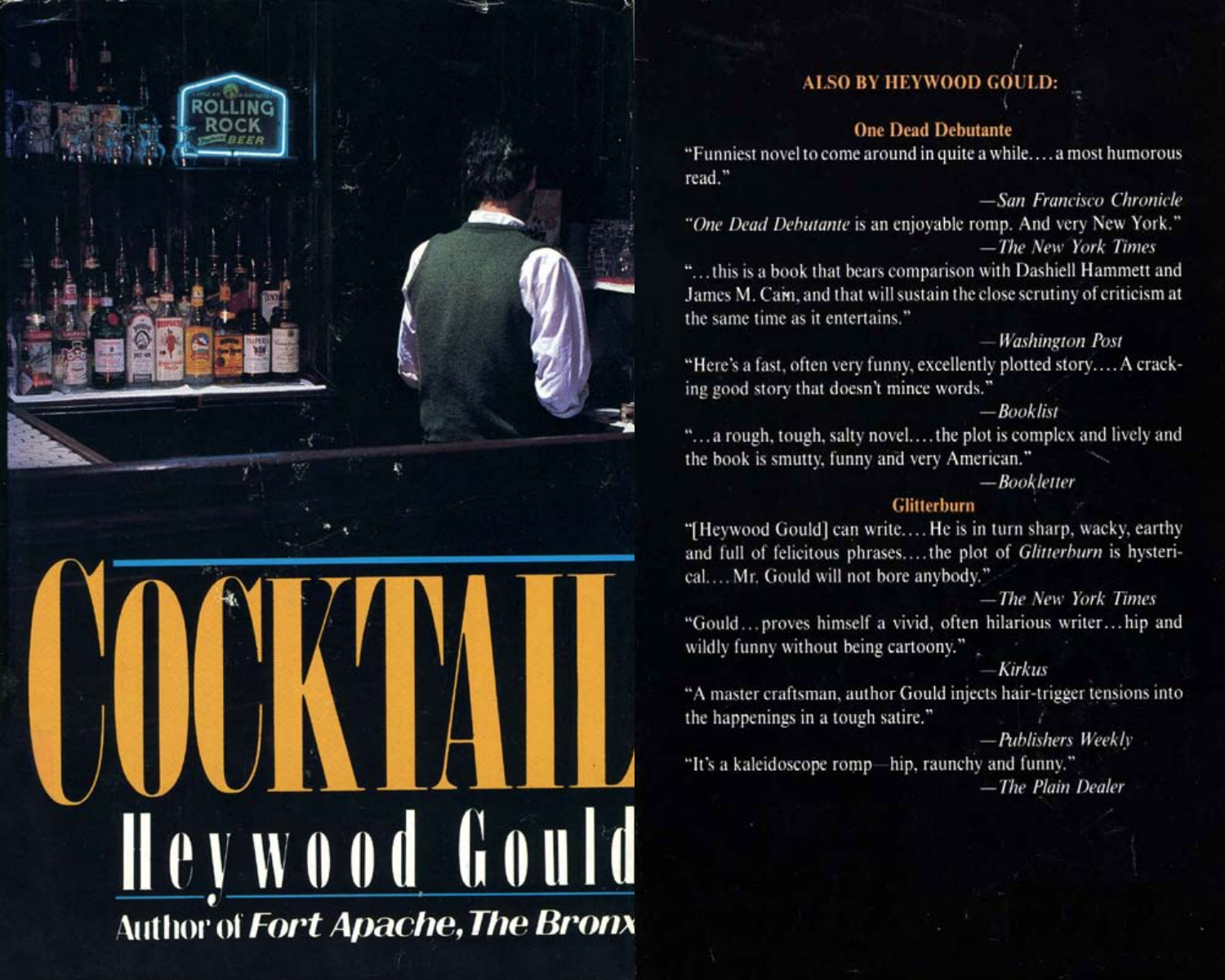# COCKTAIL **HEYWOOD GOULD**



Copyright © 1984 by Heywood Gould All Rights Reserved.

ISBN-13 978-0-9814841-2-9

ISBN-10 0-9814841-2-3

Tolmitch Press Santa Monica, CA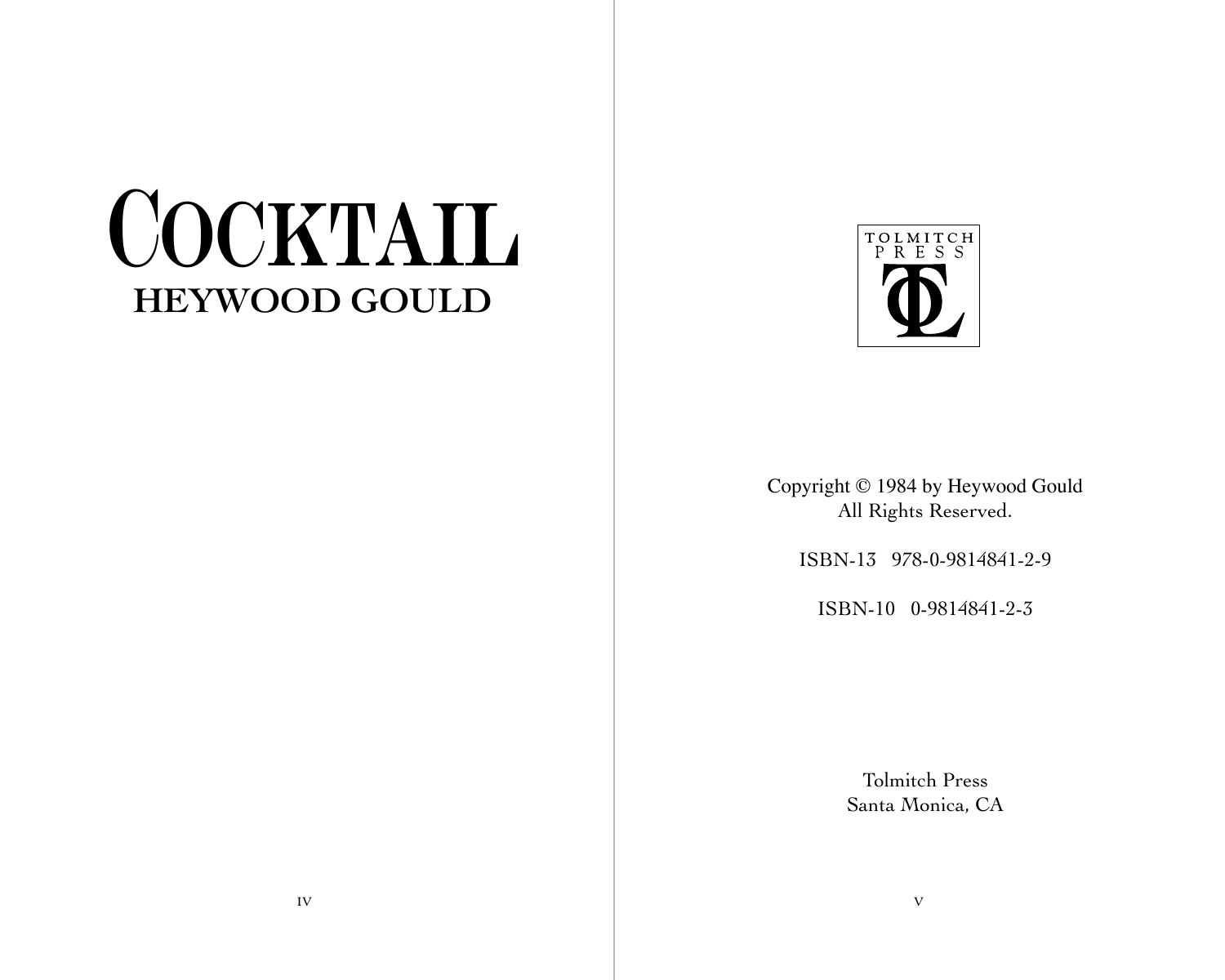# *Shaken and Strained*

#### "WAVEY DUNES!"

A double take didn't change it. Neither did a mongrel snarl. Hallucinations retreat like bullies when you stand up to them. Reality could care less. It just swung back and forth on a weathered metal sign hanging from a yardarm of the dock.

#### "WAVEY PLUMES."

I was on the upper deck of the Fire Island Flame, a converted garbage scow that plies the Great South Bay between several working class Long Island suburbs and –"WAVEY LOONS IS MORE LIKE IT"– Wavey Dunes, a resort town on Fire Island. It was early Saturday morning. My shipmates were shell-shocked sybarites who had stayed up all night to get the six-fifteen out of Penn Station that took them to the eight-ten ferry out of Bellport, a misnomer of a village, famous for Babylon State, a Victorian lunatic asylum, and for a homicidal contingent of red-necked proles, who lurked in stunted taverns by the railroad station waiting to pounce on unwitting sun worshipers wending their way to

# "WAVE THIS PLEASE IN THE MORNING BREEZE."

I was hung over, certainly a suitable condition for a Saturday morning. "Hung over" merely means you haven't had a drink in a few hours. There's nothing terminal about it, no cause for alarm. What I get now is a kind of permanent blackout. I no longer try to remember what I

did, I'm too busy figuring out what I'm doing.

For example, the task that confronted me now, demanding all my powers of concentration was to ascertain whether I was speaking aloud or not. Sometimes, when hung over, the thought and its articulation are simultaneous. I decided to listen for the sound of my own voice, to trap myself in the midst of utterance. But I kept forgetting.

#### "WAVEY CLONES IS A BETTER NAME."

Did I say that or just think it? Or did somebody else say it?

### "WAVEY DOUCHEBAGS."

I could always ask. That girl sitting alone, reflector tucked under her chin like a Stradivarius. I could just stumble over and throw myself on her tender mercies. Excuse me, Miss, you look like a psychiatric social worker; I'm sure you'll understand. This is not a come on, I swear on my father's grave. I will not accompany you to your room even if you say pretty please with sugar on it. All I want to know is:

"AM I FUCKIN' TALKIN' TO MYSELF OR WHAT?"

Wouldn't work. She had big boobs and you could never convince a girl with big boobs that you're not coming on to her, even if she's eighty-five.

How about that comfy little couple, the ones reading the Times with matching aggrieved expressions that said, "We're waiting for you to bother us, we're ready to be uncomfortable." Why disappoint them? Lurch over there, Flanagan. State your case. You see, folks, on days like this clarity is like penetration in a wet dream, always a little out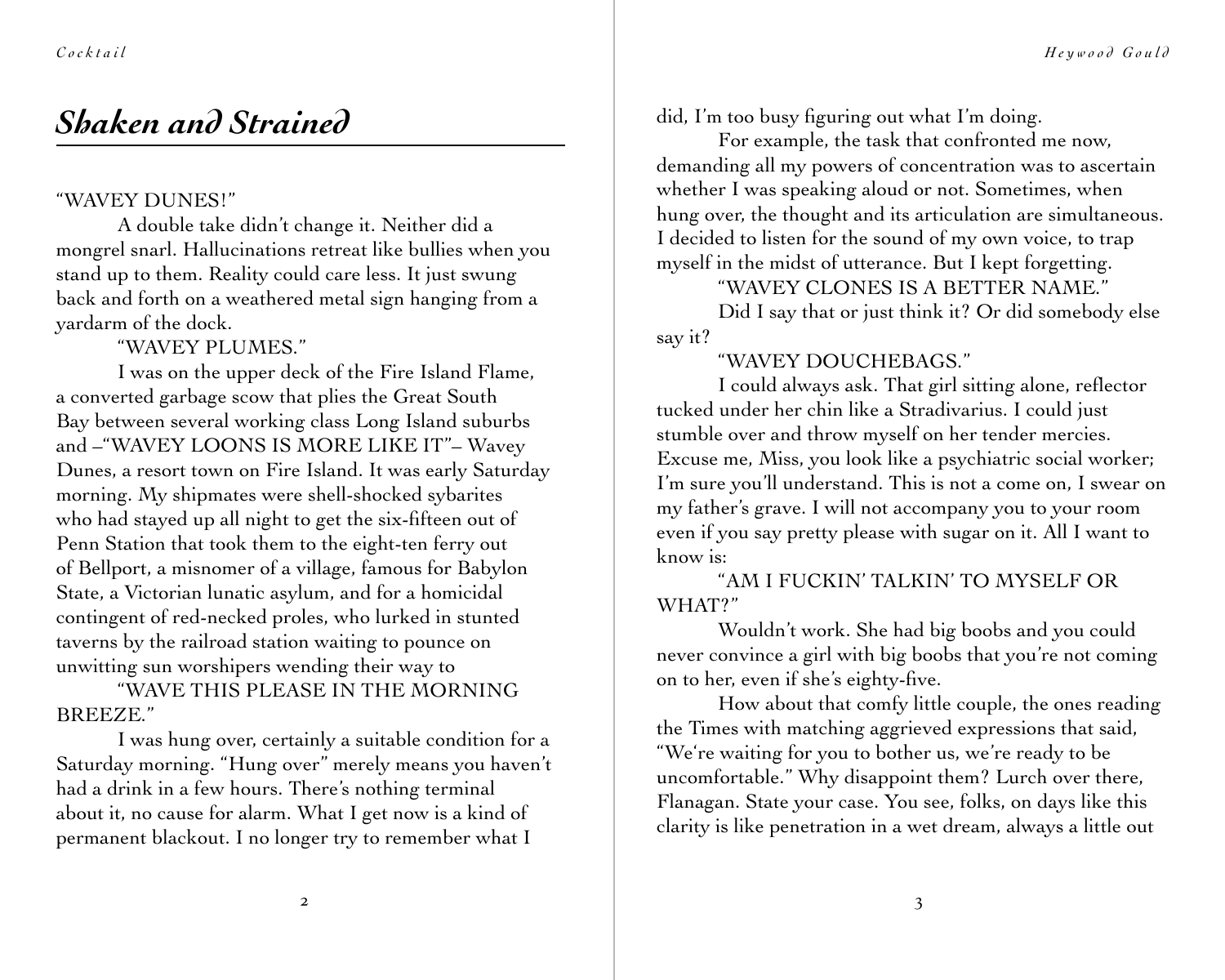of reach. Especially since I smoked a jay on the trip out. It's tough enough to see Coughlin straight, but when you've got to see him with your hat in your hand! I mean I'm out here to beg for a job and nobody likes a beggar with an attitude. Coughlin himself said I stank with contumely, pretty fancy word for a mick lush, eh? "Comes outta you like halitosis," he said. Which was a warning not to spread the stink onto him. So I tried to puff the old chip off my shoulder, to smoke myself into the old forelock-tugging mood. And what happened?

#### "I GOT COMPLETELY FUCKIN' DISASSOCIATED."

Don't bother. It was obviously second marriage time. They were real uptight about their weight and the missile program and priorities and getting the cat neutered. But wait, here was a clue. Two deckhands, post-pubertal louts right out of Norman Rockwell, emerged from the wheelhouse brandishing baseball bats. They stared grimly, slapping the fat ends into their cooze-crusted palms. Suddenly, the top deck had emptied. I was a public enemy.

"CRUNCH A CLAVICLE FOR CHRIST, THAT IT?"

Oh well, I guess I am big enough to pose a threat. I mean, you see a thirty-eight-year-old weirdo in a field jacket with greasy, graying hair hanging over his collar, his blue eyes streaked like the red sky at morning, what do you do? You see a swaying drunk clutching a D'Agostino shopping bag, which could conceal a ninemillimeter automatic fully loaded right to the cartridge in the chamber, what are your options? Guys who looked like me did run amok in resort towns, driven by Budweiser and excessive masturbation to acts of incredible bestiality. At this point it was only my murderous demeanor that was keeping me from a savage beating. If they searched my bag I was a goner. A change of clothes, a seven-hundred-dollar bottle of vintage cognac, and The Collected Poems of W. H. Auden. Once they realized I was an aesthete, I'd never leave the boat alive.

# "IN A WEEK I'LL OWN THIS TOWN."

Permit me to introduce myself. I'm Brian Flanagan, Resort Bartender Extraordinaire. I wander the watering spots, dealing in anecdote fodder, selling a dab of color to the drab, a bit of wit to the wordless. Kindly counselor, stern disciplinarian--gentle deflorations are a side specialty--a man of many parts, a few of which have loosened over the years. In the wee small hours of the morning my saintly labors accomplished, I crawl off to my pauper's pallet....

# "OH SHIT, NOW I MADE MYSELF CRY...."

I closed my eyes and gripped the rail. In the darkness gulls squawked and the engines droned. The waves slapped gently against the hull of the ferry.

I leaned over the side, but the only thing that came up was:

"WAVEY DUNES."